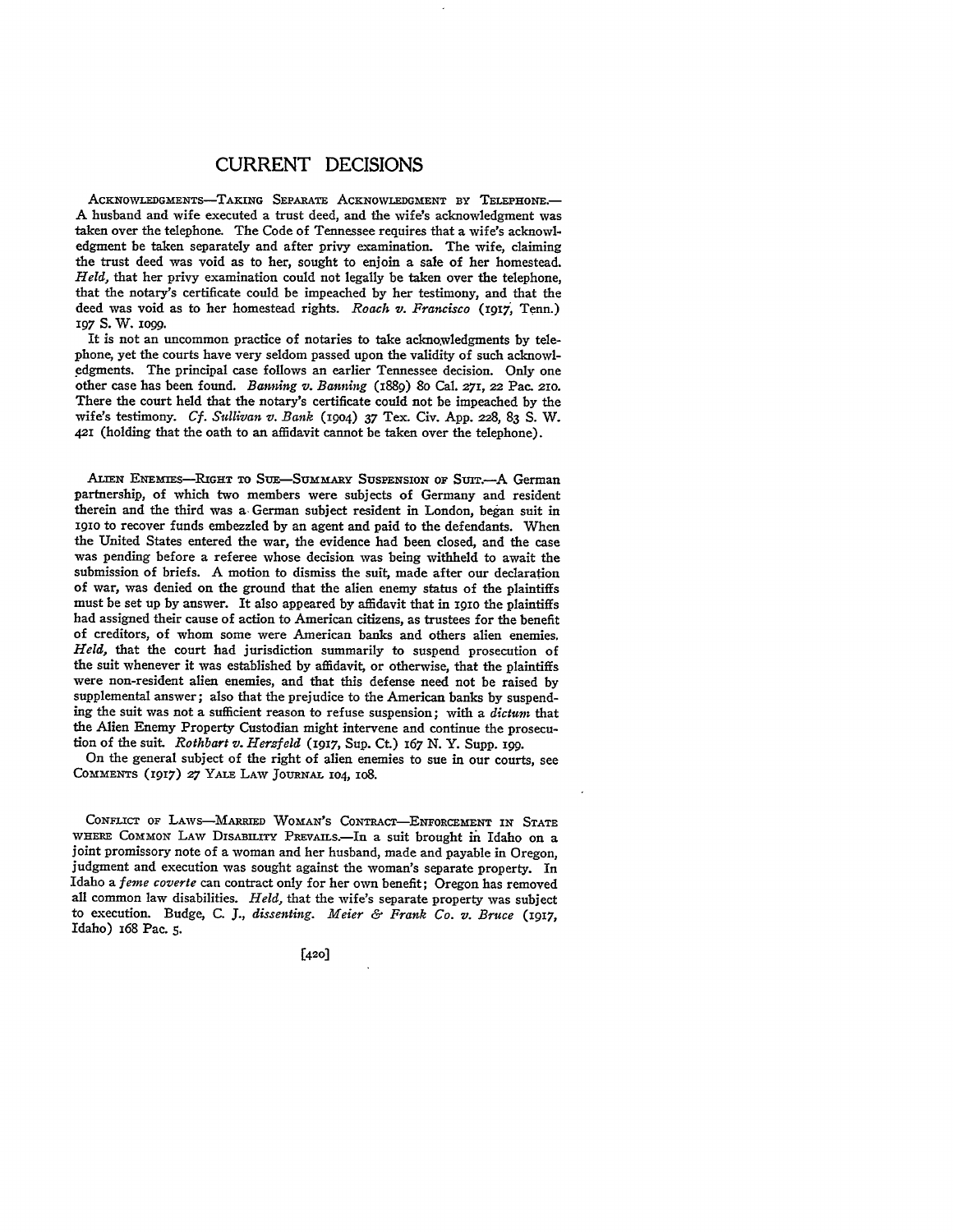## *CURRENT DECISIONS*

The weight of authority, following *Millke4 v. Pratt* (1878) **125** Mass. 374, is that a married woman's capacity to contract is to be determined by the law of the place where the contract is made rather than by that of her domicile. *A fortiori* is this true where the place of making and the place of performance coincide, as here. The dissent seeks to bring the case within the rule as to contracts contrary to the settled policy of the forum, being apparently influenced largely by the fact, not discussed by the majority, that the note was given to an Oregon assignee of a debt previously contracted in Idaho. *Cf.* as to extra-territorial effect of disability to contract marriage (1917) *27* YALE LAw **JOURNAL** 131.

CONSTITUTIONAL LAW-EQUAL PROTECTION OF THE LAWS-OHIO WORKMEN'S **COMPENSATION** AcT.-The Compensation Act of Ohio provides for compulsory contribution **by** employers to a state insurance fund from which compensation is paid to injured employees; but section **22** authorizes "employers who will abide **by** the rules of the state liability board of awards and may be of sufficient financial ability or credit to render certain the payment of compensation," to pay individually and directly to the injured employees the compensation provided for in the Act. In proceedings to oust certain insurance companies from the franchise of writing accident insurance for such employers, the constitutionality of section 22 was challenged on the ground that it prevented the Act from having a uniform operation. *Held,* that the section was a valid enactment. *State v. United States Fidelity etc. Co.*

The constitutionality of other sections of the Ohio Act was upheld in *Porter v. Hopkins* (1914) 9I Oh. St. 74, **iog** *N.* E. 629. As to the validity of compensation acts in other states, see (1917) **26** YALE LAW **JOURNAL** 68; **27** *ibid.* 136.

**CONSTrrUTIoNAL** LAw-FREDOm **OF** CONTRACT-MINMUM **WAGE** LAW **FOR** WOMEN.-In 1915 Arkansas enacted "an act to regulate the hours of labor, safeguard the health and establish a minimum wage for females." In proceedings by the State, the defendant contended that the portion of the act which relates to fixing wages was unconstitutional. *Held,* that the act was a valid exercise of the police power, being a regulation tending to guard the public morals and public health. McCullock, **C.** *J., dissenting. State v. Crowe* (1917, Ark) *197* **S.** W. 4.

A similar statute in Oregon was upheld **by** the Supreme Court of that state, and its decision was recently affirmed **by** the federal Supreme Court without opinion, the court being equally divided. *Stettler v. O'Hara* (1914) 69 Oreg. **519, <sup>139</sup>**Pac. 743; **S. C. (1917)** 243 **U. S. 629,** 37 Sup. Ct. 475. *Cf. The Oregon Ten Hour Law* (1917) 26 YALE LAW **JoURNAL** 6o7.

CONSTITUTIONAL LAW-QUALIFICATIONS OF VOTERS-WOMAN SUFFRAGE IN CITY ELEcTION.-The charter of East Cleveland conferred upon women the right to vote in city elections. The petitioner sought **by** mandamus to enforce her right, the defendant election officials contending that the charter provision violated See. I, Art. V of the Constitution which declares that "every white male citizen **. . .** shall have the qualifications of an elector, and be entitled to vote at all elections." *Held,* that the charter was valid since the Constitutional definition of the qualifications of electors is controlling only in offices and elections of Constitutional origin or cognizance and does not embrace municipal elections. Jones, *J., dissenting. State, ex rel. Taylor v. French* (1917, Oh.) *117* **N. E.** 173.

Many of the conflicting authorities are collected in the opinions.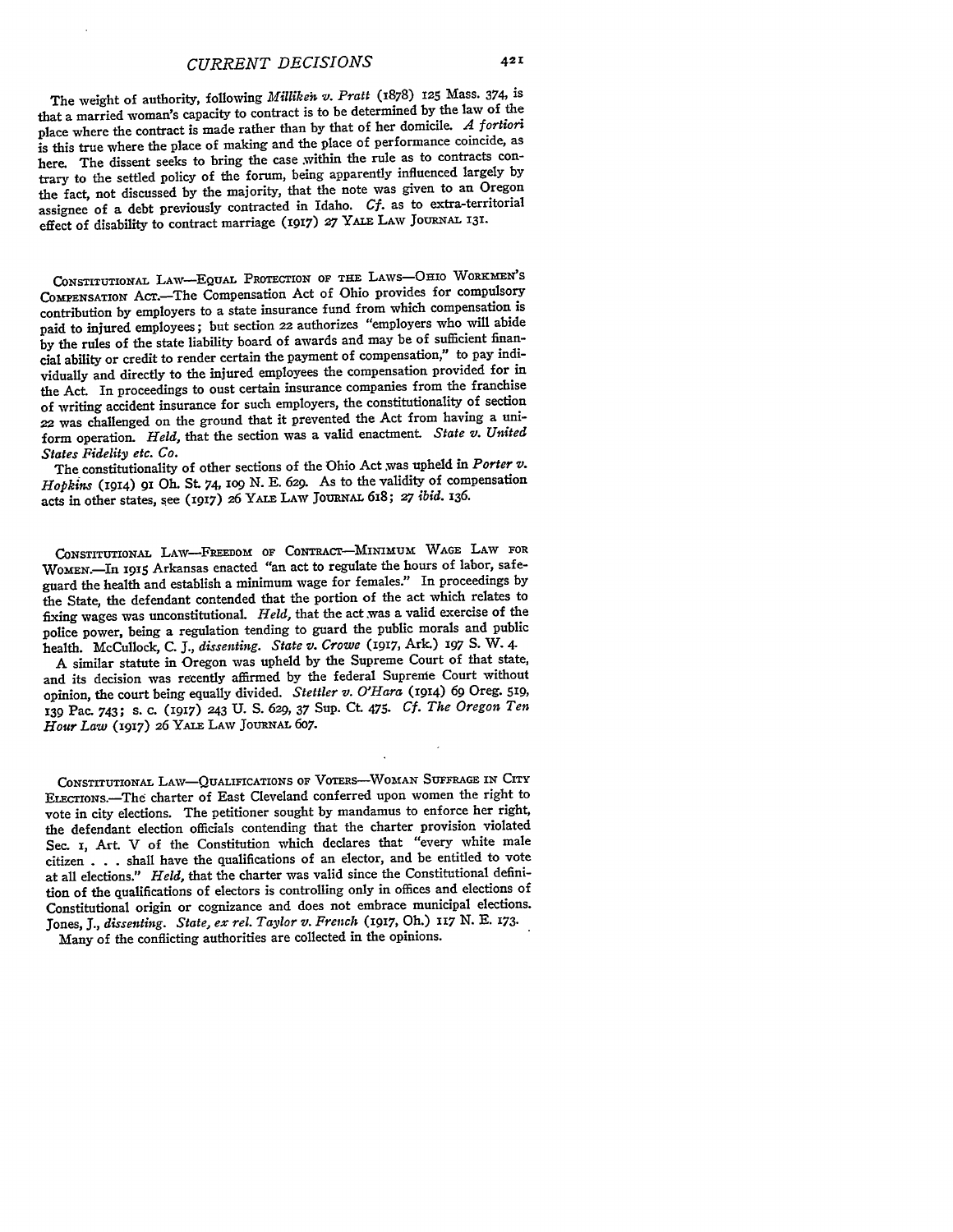CORPORATIONS-POWERS OF MAJORITY STOCKHOLDERS-RENEWAL OF CHARTER.-The charter of a commercial corporation was granted for a term of twenty years with the privilege of renewal at the expiration of-such term. Under the authority of. a majority vote of the stockholders the corporation filed application for a renewal. Certain minority stockholders brought suit for an injunction and a receivership to wind up the corporate affairs. *Held,* that the injunction should be denied, since, in view of the express provision in the charter for renewal, the vote of the majority stockholders was controlling. Fish, C. **J.,** and Atkinson, **J.,** *dissenting. McKemie v. Bady-Baker Grocery Co.* (1917, Ga.) 92 **S. E. 282.**

The rule that a "fundamental" change in the charter or organization of a corporation cannot be made without unanimous consent does not apply to changes expressly authorized by the charter itself *Or* by general laws in force at the time of incorporation. 2 Clark & Marshall, *Private Corporations,* 1501; 3 *ibid.* 1916, and cases cited. But this statement in turn is of course subject to the qualification that the charter or statutory provision authorizing the changes may expressly or impliedly require something more than a majority vote. It was on this point that the court in the instant case divided, the minority holding that unanimous application for this renewal was impliedly required by the statutes in force at the time of organization.

**DEATH BY WRONGFUL** AcT-WHo **MAY** SUE-ADULT CHIIDREN LOSING Pao-SPECTIVE GIFTS.-In an action for death by wrongful act, the administrator sued for the benefit of adult children. The decedent had habitually made to each child gifts of vegetables, fruit, etc., worth in all about fifty dollars a year. *Held,* that a verdict for the defendant was properly directed by the trial court, as the loss of prospective gifts of a similar character was not a "pecuniary injury" within the meaning of the Michigan Statute. Bird, J., *dissenting. Ormsbee v. Grand Trunk Western Ry. Co.* (1917, Mich.) 164 N. W. 4o8.

The authorities on the point involved are conflicting. In the majority of jurisdictions a recovery is allowed on behalf of adult children under similar circumstances. Tiffany, *Death by Wrongful Act,* sec. *169.*

EDUCATIONAL INSTITUTIONS-CONTROL OF STUDENTS-EXPULSION FOR Dis-LoYALTY.-LeOn Samson, a student in the junior class at Columbia University, made an address at a public "Emma Goldman meeting" in June, 1917. The newspapers reported that he stated that "as much as ,we hate the German Kaiser, we hate still more the American Kaiser," and he predicted that therewould be "a draft revolution." After the conclusion of the academic year Samson was notified that he could not complete his course at Columbia. He brought suit to obtain a decree that he be allowed to continue as a student. *Held,* that the plaintiff had been guilty of such conduct as entitled the University to drop him from its student body. *Samson v. Trustees of Columbia Univ.* (1917, Sup. Ct) *167* **N.** Y. Supp. 202, **101** Misc. 146.

The court expressed the view that a University impliedly contracts, upon admitting a student, that he may complete his course, but only on condition that he will so conduct himself as not to injure the University or lessen its proper control over its student body or impair its influence for good upon its students and the community. Clearly the plaintiff's unpatriotic and disloyal public statements violated this condition.

EXTRADITION-WHO ARE **FUGITIVEs-CRIMINAL WHOSE PROSECUTION IS** BARRED BY STATUTE OF LImiTATIoNs.-The petitioner was arrested **in** New York on a warrant for extradition to Illinois. On *habeas corpus* proceedings he contended that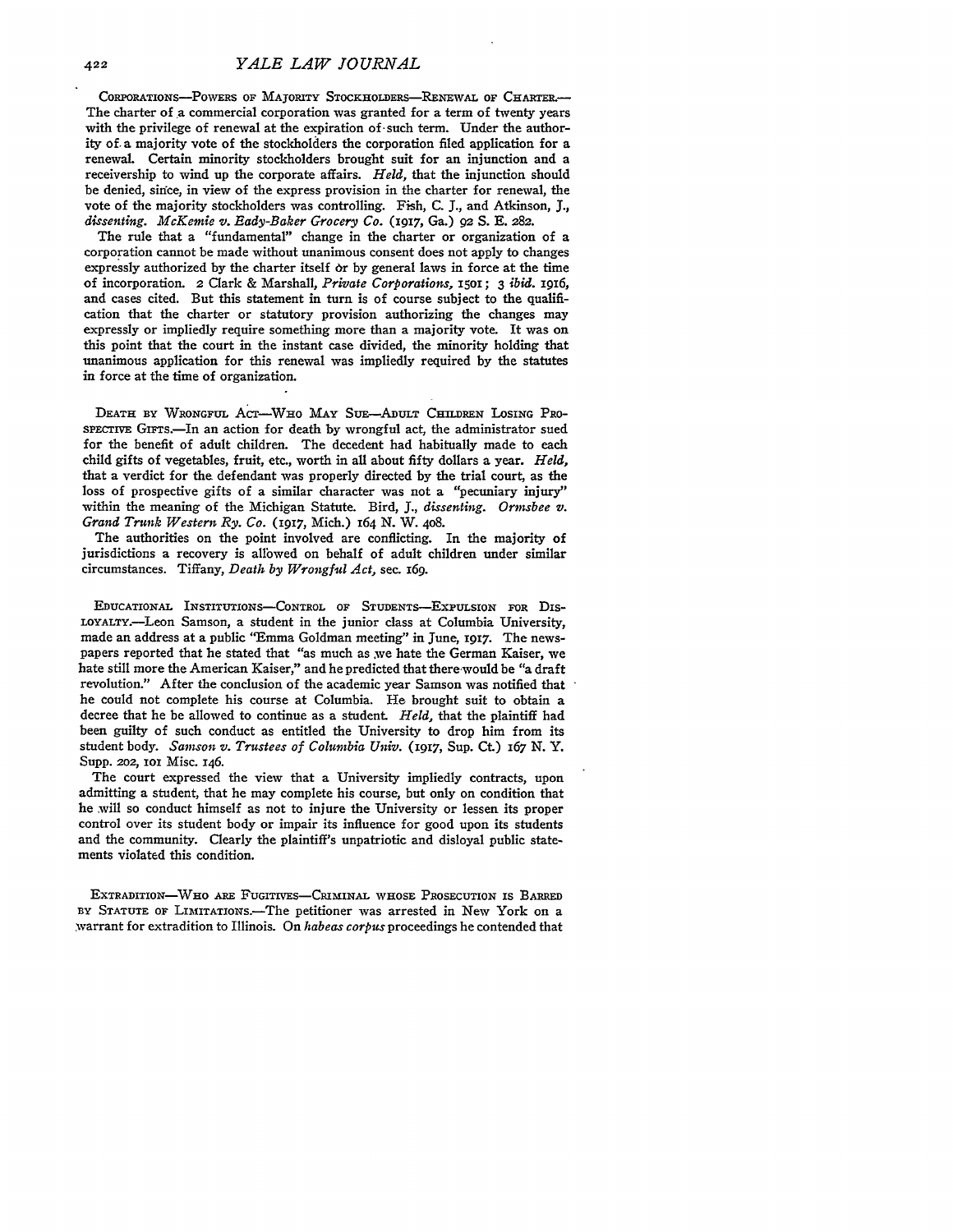*CURRENT DECISIONS*

he had left the state of Illinois after the statute of limitations had barred criminal prosecution in that state, and that consequently he had not "fled" and was not "a fugitive from justice" within the meaning of the constitutional and statutory provisions relating to interstate extradition. *Held,* that the defense of the statute of limitations could not be entertained on *habeas corpus* proceedings and that the petitioner was properly remanded to custody for extradition. *Biddinger v. Commissioner of Police* (1917) 38 Sup. Ct. 41.

On the precise point there appear to be few authorities, although the general principle has long been established that when the papers from the demanding state are in proper form, the only evidence admissible on the *habeas corpus* hearing is evidence tending to prove that the accused was not in the demanding state at the time the crime is alleged to have been committed.

INTERNATIONAL LAw-ADmIRALTY JURISDICTION-PUBLIc **VESSEL** OF FOREIGN PowER-A libel was filed against an Argentine naval transport, whose officers and crew were enrolled in the Argentine navy. The libel was based upon collision with a scow while the naval vessel was engaged in transporting a cargo of general merchandise for the benefit of the Argentine Republic and as an incident to a proposed return voyage with coal and ammunition for the account of that government *Held,* that the ship could not be libeled, it being a public vessel of a foreign government and under its control, custody and operation. *The Pampa* (1917, E. D. N. Y.) 245 Fed. 137.

This decision is in line with the decided ,weight of authority. *The Parlement Beige (i88o)* **5** P. D. 197; *The Exchange* (1812, **U.** S.) 7 Cranch 116; *The Attualita* (I916, C. C. A. 4th) **238** Fed. 9o9, g1. On a question indirectly related, namely the immunity of diplomatic officers, see COMMENTS, p. **392.**

INTERSTATE COMMERCE-FEDERAL EMPLOYERS' LIABILITY ACT-CROSSING FLAG-MA.-A crossing flagman, engaged in flagging on a railroad where interstate and intrastate trains were operated, was struck by an interstate train. He sued under the New Jersey Workmen's Compensation Act. *Held,* that the plaintiff ,was engaged in interstate commerce and that the federal Employers' Liability Act excluded compensation under the state Act. *Flynn v. New York, S. & W. R. R. Co.* (1917, *N. 3.* Sup. Ct) ioi Ati. io34.

The court states that no federal case has been found which passes upon the question whether a crossing flagman is engaged in interstate commerce. On the other point, that the federal act is exclusive when the injured employee is engaged in interstate commerce, the recent Supreme Court decision is conclusive. *New York Cent. R. R. Co. v. Winfield* (1917) 244 **U. S.** 147, 37 Sup. Ct. 546. See (1917) **27 YALE** LAW **JOURNAL** 135; (1916) **25** *ibid. 497.*

JURY-QUALIFICATIONS OF GRAND JURORS-WOMEN INELIGIBLE.<sup>-The</sup> defendant moved to set aside an indictment against him on the ground that the grand jury which found it was composed of women as well as men. The California Code, Sec. 192, defined the grand jury as "a body of men." Section 7 of the Penal Code provided that "words used in the masculine gender include the feminine." *Held,* that women were incompetent to sit on the grand jury and that the indictment must be set aside. *People v. Lensen* (1917, Cal. App.) 167 Pac. 4o6.

No other case on the precise point has been found. A recent California statute settles the controversy for the future in favor of the women. **St. 1917, p.** 1282.